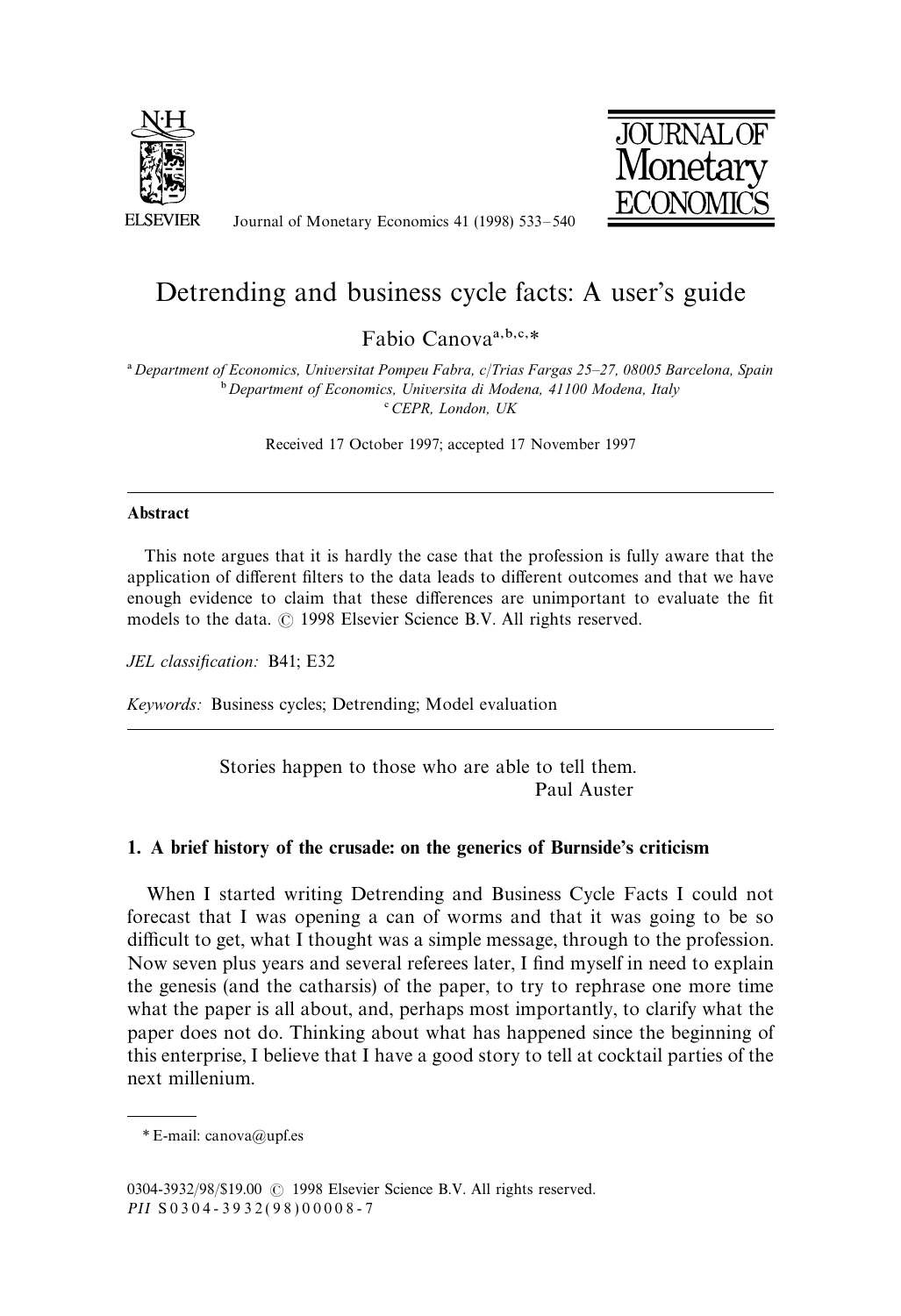Several years ago, I was asked to be the discussant of one of the papers of Backus, Kehoe and Kydland at the Winter Meetings of the Econometric Society. I was impressed by the purity and the formal beauty of their science *—* get facts from the data, build fully articulated economies which give us an understanding of what is the mechanism which allows us to match or not to match them. The result was that I did not have much to say about the paper. At that time HP filtering of the data was 'the' approach used by business cycle theorists. Since I was not too sure about what the filter was doing in practice, I started playing around with other filters, popular in other branches of applied macroeconomics, filters whose producers or users claimed, in one way or another, were extracting reasonable cyclical components of the data.

One of the participants of that session, after hearing the discussion which was the embryo of the paper, told me 'You are really a skunk in a rose garden' and since then that foul smell followed the paper around. Comments both from commentators at conferences and referees, have typically been sanguine (to put it mildly) and lined up on two opposite and equally defensive positions. There were those who claimed I had discovered hot water – we all knew about it, why should we be surprised at all? And those armed with intellectual skepticism who thought I was wasting their time *—* for the things we care, it really does not matter.

Burnside seems to belong to the restricted group of people who effectively synthesize the two types of criticizisms to the paper (we all knew about it and anyway, once you do things properly, it does not matter) and some of his arguments may have some merit to the extent that the most sophisticated portion of the profession has indeed substantially refined both the empirical analysis (we now see pictures of spectra and coherences instead of tables of variances and correlations, e.g. King and Watson (1996)) and the way the matching between the model and the data is done.

However, one of the reasons for his adverse opinion of the paper rests on the fact that 'Economists will be misled only to the extent that they believe that all filters designed to extract the 'cyclical' and the 'trend' components of time series produce the same outcomes'. I would argue, contrary to Burnside's belief, that this is not an unusual circumstance. In fact, it is still very common to find published papers in major academic journals with sentences like 'stylized facts are broadly insensitive to detrending' or 'filtering the data with FOD, HP or linear filters produce similar results'. One may interpret this as a signal of carelessness on the part of researchers but I am inclined to think that there is still a deeply rooted credence that stylized facts do not depend on the way the data is filtered.

Furthermore, Burnside writes '... a theory in which productivity and hours 'comove' may or may not be consistent with (both of) these facts, because the statement 'comove' is simply too imprecise to be of use'. But this is not the statement of a typical applied business cycle analyst. Such a person is more likely to believe that there is *one set of facts* (hours is less volatile than output,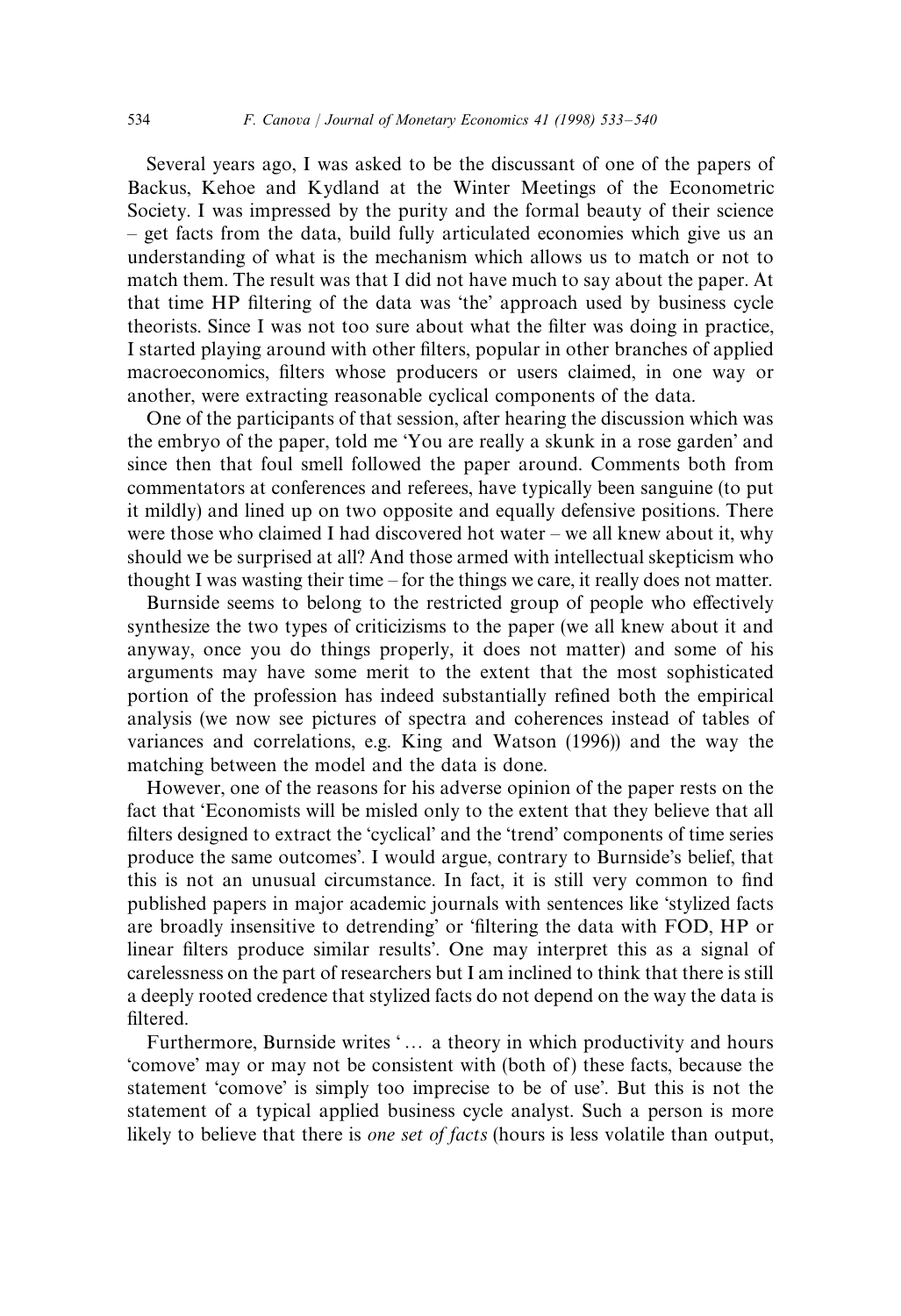productivity is uncorrelated with hours, etc.) to be explained by theory. Burnside is also doubtful about the task set up in the introduction. He finds it hopeless, given the nature of various filters, to try to find a set of facts which is invariant to the definition of cycle employed. If a set of relationships is approximately constant, say, at business cycle frequencies, then most filters should give more or less the same result and this should deemphasize the issue of what filter we should use in documenting business cycle facts. Also, we know that models are unlikely to be able to generate coherences and phase shifts which widely vary across a narrow band of frequencies. As hopeless as it could be, by concentrating on relationships which are invariant over these frequencies, we avoid the proliferation of facts to be explained (e.g. the coherence and the phase for cycles of 6*—*8 yr have these characteristics, for cycles of 4*—*6 yr they have these other characteristics, etc.) which makes the task of theorists almost impossible and weakens the relevance of the methodological approach.

#### 2. Should I say it or should I not? What the paper does

The paper tries to give an honest and comprehensive account of the possible outcomes of filtering on a standard set of macroeconomic series, taking an agnostic (flat prior) point of view about the DGP of the actual data. It also attempts to explain why we have seen a large number of papers reporting contrasting evidence on the same issues, even when the same data set is used. Finally, by spelling out in detail the assumptions underlying each decomposition, it allows us to go beyond simple documentation of the differences and interpret them in terms of differences in the resulting spectral decomposition.

The audience to whom it is directed consists of applied macroeconomists (i) who were not fully aware of the fact that filtering massages the data in, sometimes, unpredictable ways; (ii) who think that 'theory is crucial in selecting which facts to report' (see Kydland and Prescott (1990) (p. 3)) and, as a consequence, that facts are simple statistics, more or less self-evident, which display interesting and robust patterns; and (iii) who believe that one filtering method is good for all purposes. Sophisticated practitioners who are fully conscientious of the effects of filtering, of the multiplicity of possible outcomes and of the danger of the exclusive use of one filter were not the target of this paper and were always kindly excused from stepping out during the presentations.

Moreover, as is stated in the introduction, the focus of the paper is narrow and the product limited. In particular, the paper is not expected to revolutionize the status of applied macroeconomics, but simply warns users of standard techniques of the potential problems they face.

More importantly, the paper is not concerned with the evaluation of models, as Burnside seems to believe, but only with the preliminary step of collecting a set of interesting statistics of the actual data. I thought that this was the best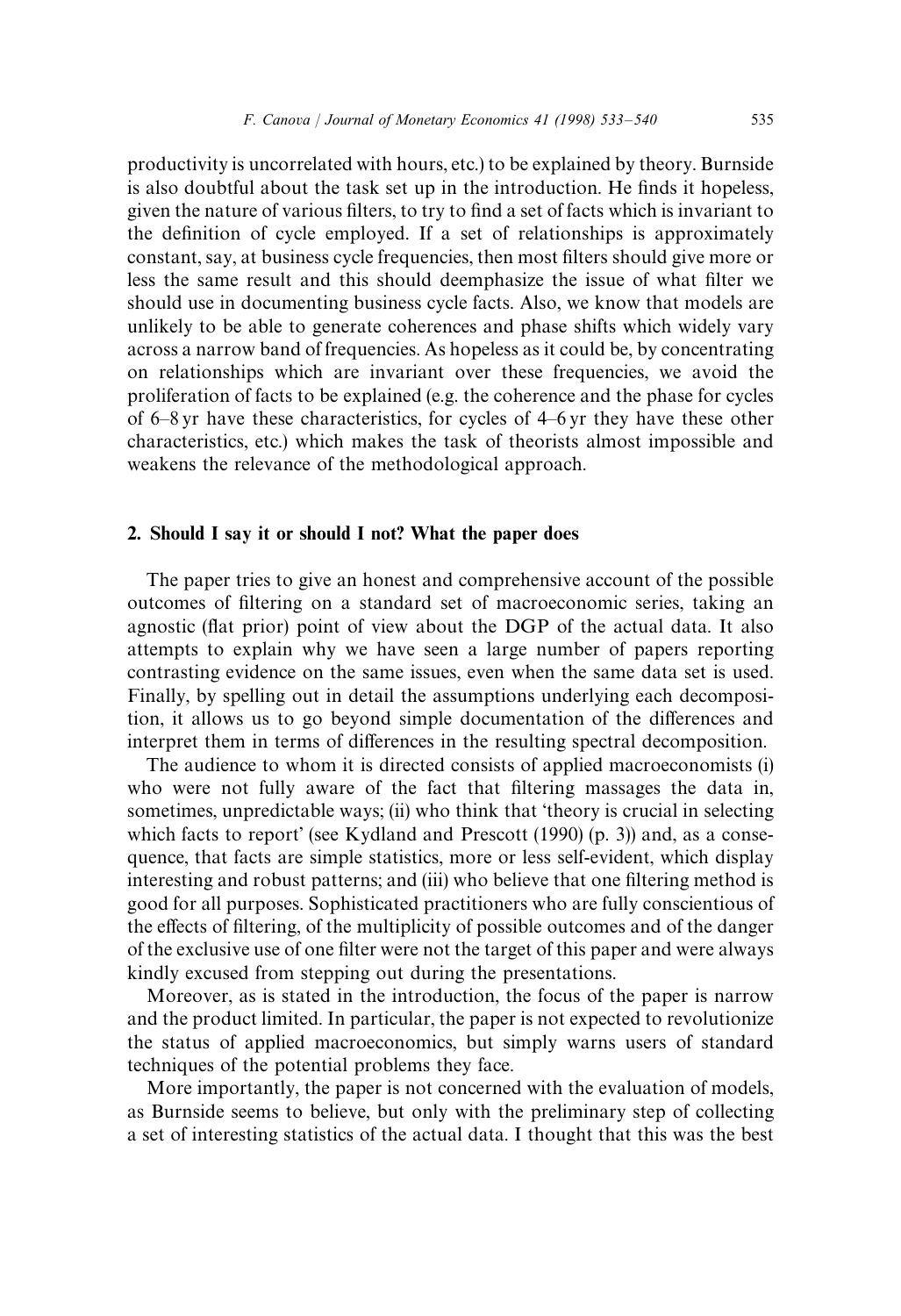way to focus attention on this important problem, leaving aside other issues which are further downstream (e.g. formal evaluation of models). By doing so the paper may turn out to be vulnerable to one of the criticisms that Burnside makes: there are formal evaluation methodologies which can disreagard the results of the paper. However, as I will argue later on, this is still to be demonstrated. Also, if someone believes that collecting facts is important and valuable per se, regardless of whether it is used at a second stage to evaluate a model, then the exercise forces researchers to go beyond simply pro or counter cyclicality to specify the frequencies where these phenomena occur (as Burnside does) and to attempt to focus, at least as a first approximation, on facts which are robust across frequencies of interest. Finally, the paper does not provide an alternative empirical methodology, but rather a few simple hints on how either to minimize the distorting effects of filters in reporting statistics of the data or to avoid inappropriate statements based on the limited evidence provided by one or two all-purpose filters.

## 3. Are we on opposite sides? On the details of Burnside's criticisms

In a nutshell, Burnside's criticisms of the paper is based on three arguments:

- There are several regularities in the data.
- $\bullet$  The sign and magnitude of the moments are sensitive to detrending, but we should not be concerned with this variety as long as we are aware of the differences induced by alternative filtering methods.
- $\bullet$  Applied macroeconomists should be concerned with whether these differences affects the testing of models. In particular, they should care to know whether certain approaches lack power in distinguishing alternatives. Because the formal statistical methodology he proposed is clearly able to distinguish alternatives, we should be even less worried about the sensitivity of business cycle statistics to detrending.

In the rest of this section I will argue that, while I generically agree on the first two points, provided that the issues at stake are well displayed on the table, the formal statistical approach proposed by Burnside is unlikely to solve the crucial problem of documenting regular features of business cycles. In addition, it does not shed light on the issue of what is the effect of filtering the data with different procedures and suffers from methodological weakenesses which, at best, make me doubt its usefulness to evaluate models against the data.

It is clearly not in the interest of anyone to be an anarchist in the field (there are no facts which are robust; tell me what fact you want and I will find a detrending method which will give it to you), but it is also true that ignoring the differences that do exist only leads us to build a falsely secure or consolatory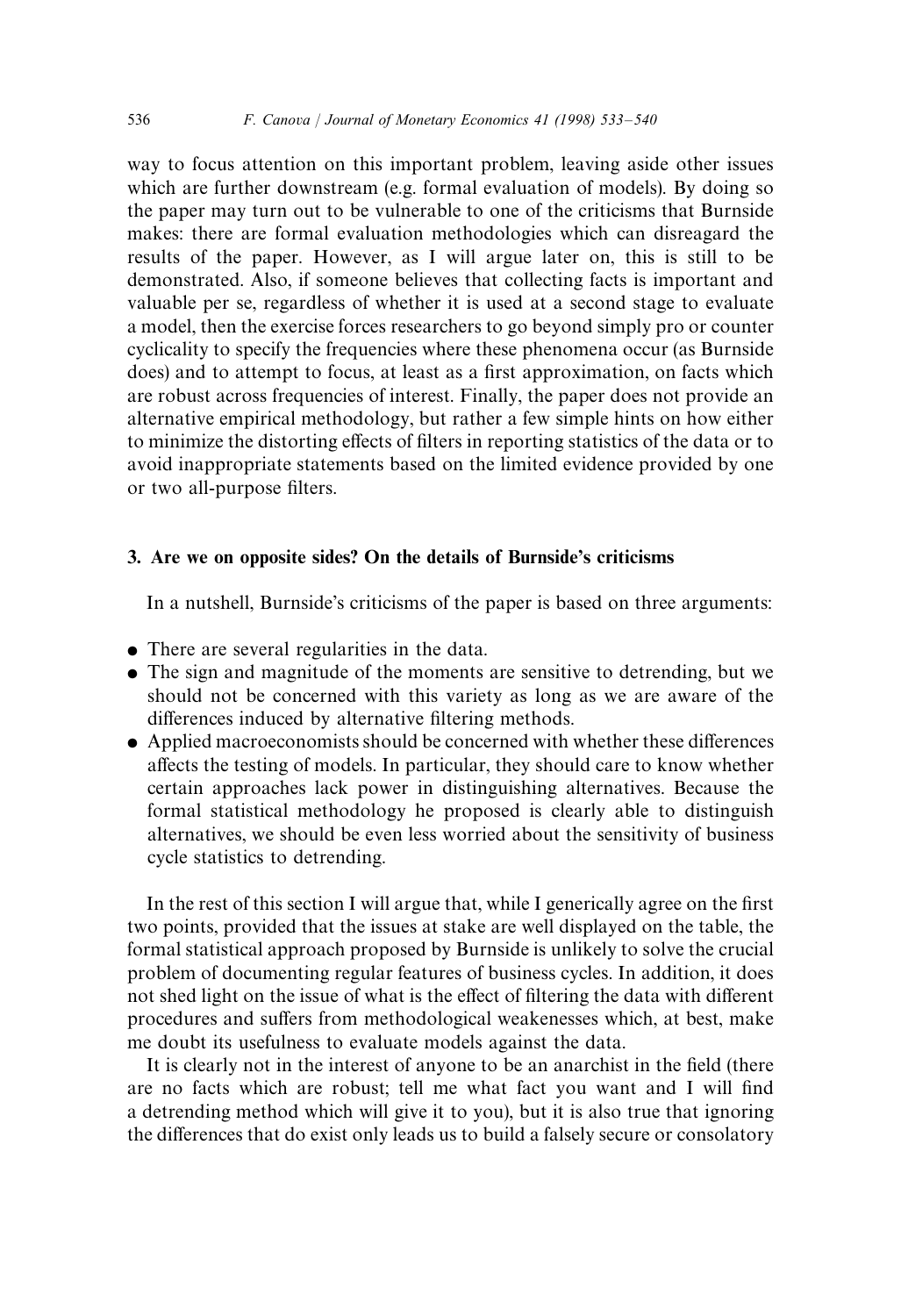version of quantitative macroeconomics. Once we have accepted this step, we could quibble on whether the glass is really half full or half empty *—* are the second order properties at business cycle frequencies of the four data series used by Burnside robust? I would say that those for consumption and investment are broadly robust, while those for hours and average productivity are not. Whatever position one takes, I strongly believe that the more systematic evidence we have the better. On this ground, the documentation that the paper provides is the first comprehensive attempt of this type. I do not think Burnside denies this point nor do I believe he is against reporting suprising or unpleasant outcomes. The paper emphasizes the non-robust aspects of the data so strongly because they went against my prior belief. I thought, as many others did, that there was not much variation at business cycle frequencies. Hence, I expected to find much more uniformity in the results, at least across procedures which extract cycles of similar length.

Second, as I have already pointed out, I believe that applied macroeconomists are largely unaware of the differences generated by different filtering methods. Clearly, if the class of people suffering this myopia has measure zero, the exercise I conduct is irrelevant. To the extent that this is not the case, stressing that different filters give different outcomes it is not a lost battle in two senses: first, by pointing out that differences are not minor it forces researchers to take a stand on a number of assumptions which are always in the background of applied work but never mentioned (e.g. what is the theoretical correlation between the cyclical and the trend components). Second, it should raise concern among those researchers who either mechanically use standard filters, at times throwing away the baby with the water (see also Ravn and Ulhig (1997) on a related point), or believe that facts are constant within business cycle frequencies.

I would also be very surprised if more than a few researchers appreciate Burnside's fine distinction between detrending (eliminating the trend from the series) and filtering (extracting the cyclical component of the series) and the notion that the two concepts are operationally different. Along the same line, is it really true that an econometrician who uses the FOD filter to render a time series stationary is unlikely to argue that, what he has recovered after the transformation, is a measure of the cyclical component of the series? There are many examples in the literature of ARIMA based detrending filters, which approximately eliminate the random walk component of the data, whose residuals are taken as an estimate of the cyclical component (see, e.g. Beveridge and Nelson (1981), Watson (1986), Evans and Reichlin (1994) or even Hamilton (1989)). Chapter 1 of the textbook of Blanchard and Fisher (1989) is another clear example where residuals of univariate ARIMA processes are taken to represent the cyclical components. Hence, if the difference between filtering and detrending was truely well understood in the profession, part of this paper would be useless. To the extent that it has increased the awareness of the researchers of this problem, I consider the paper worthwhile.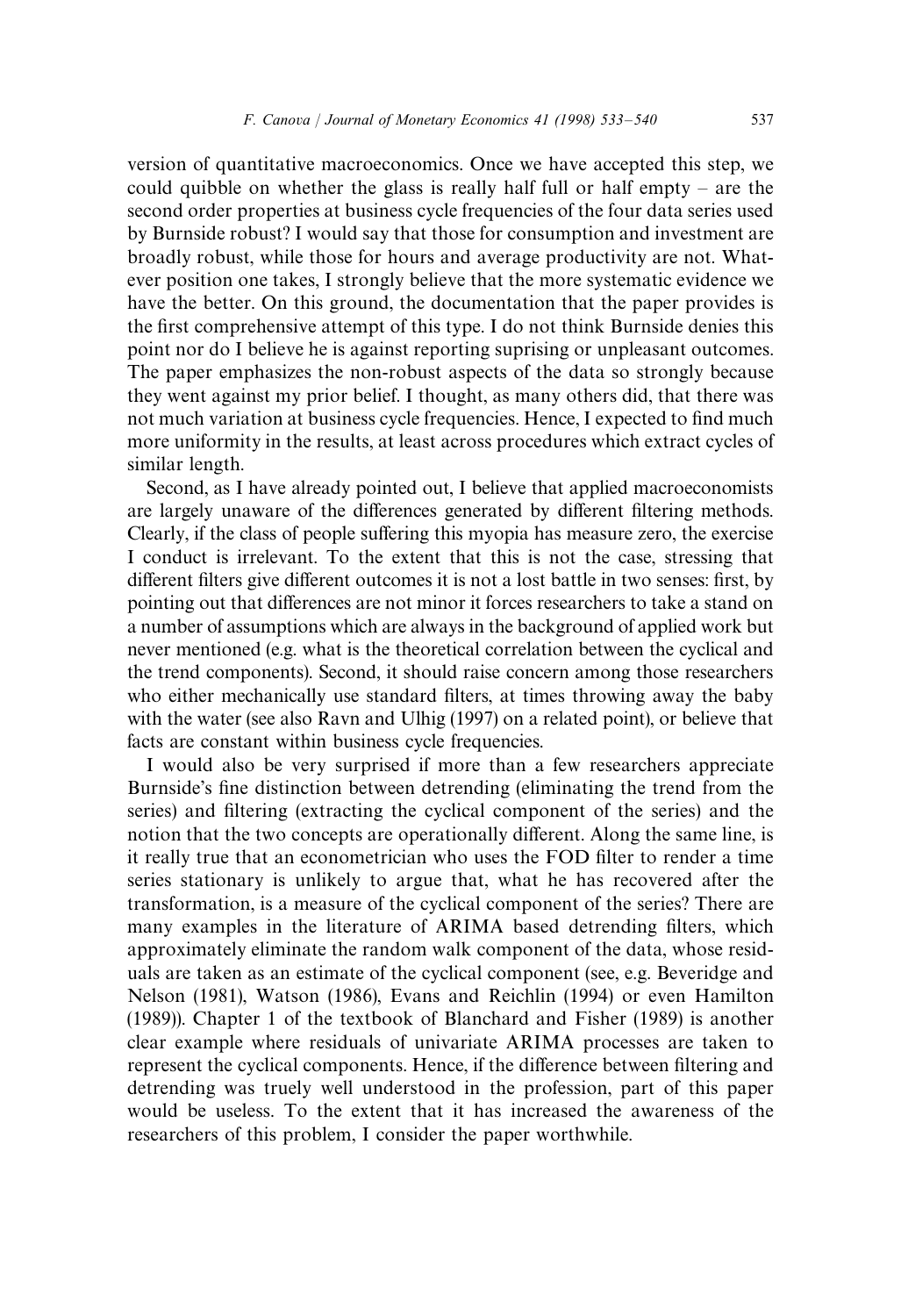Third, Burnside proposes an applied methodology (see Fig. 6), that is contrary to what he believes I suggested in the conclusions of the paper. If followed, his methodology makes the diversity documented and the conclusions of the paper completely irrelevant. I sympathize with the general philosophy of the approach he proposes and I do not see that my suggestion for a more interactive relationship between theory and practice is inconsistent with this philosophy. Certainly I welcome empirical exercises where business cycle tests are used to formally distinguish alternative theories of the business cycle (see Canova, 1995). However, I disagree on the usefulness of the approach outlined in Section 3 of Burnside's reply to (i) document features of business cycles, (ii) assess the likely effects of different filters in testing theories, (iii) operationally provide an evaluation procedure which allows us to distinguish the conformity of theories to the data.

Point (i) is self-evident and does not require much discussion. If one cares about documenting the statistical features of actual business cycles, the methodology Burnside outlines does not help researchers engaged in this activity. On the other hand, systematicaly discerning robust and non-robust facts may help researchers to organize the presentation of results for public consumption. Points (ii) and (iii) are directly linked to an underlying and contradictory stated assumption about what an economic model is. Burnside claims at one point <sup>2</sup>... that *most models are presumed to be false*' but proceeds as if a model were the correct description of the DGP of the data. I believe that this confusion is the root of the problem with the suggested approach. Let me briefly summarize the main features of his exercise. He takes two models and does the following:

- Take model  $i = A$ ,*B* as the DGP of the actual data, simulate data, filter them with HP and FOD filters and compute a set of statistics.
- $\bullet$  Simulate data from models *A* and *B*, after the relevant parameters have been estimated with just identified GMM, filter them with HP and FOD filters and compute the same set of statistics.
- $\bullet$  Repeat the previous step 1000 times.
- $\bullet$  Calculate, for each DGP, the percentage of rejections of a Wald test examining whether the statistics produced by model  $i = A$ , *B* are the same as the statistics of the actual DGP.

In other words, Burniside provides us with a nice Monte Carlo example demonstrating the size and the power of standard econometric tests when one of the two models is the true DGP of the data. In particular, the exercise shows us that estimating the parameters of the model has no influence on filtered statistics. This evidence would be relevant for the issues discussed in the paper if the crucial underlying assumption of correctness of one of the two models is appropriate. But, do we really believe that an economic model is the correct DGP of the actual data? I would say no. Then, what would happen if both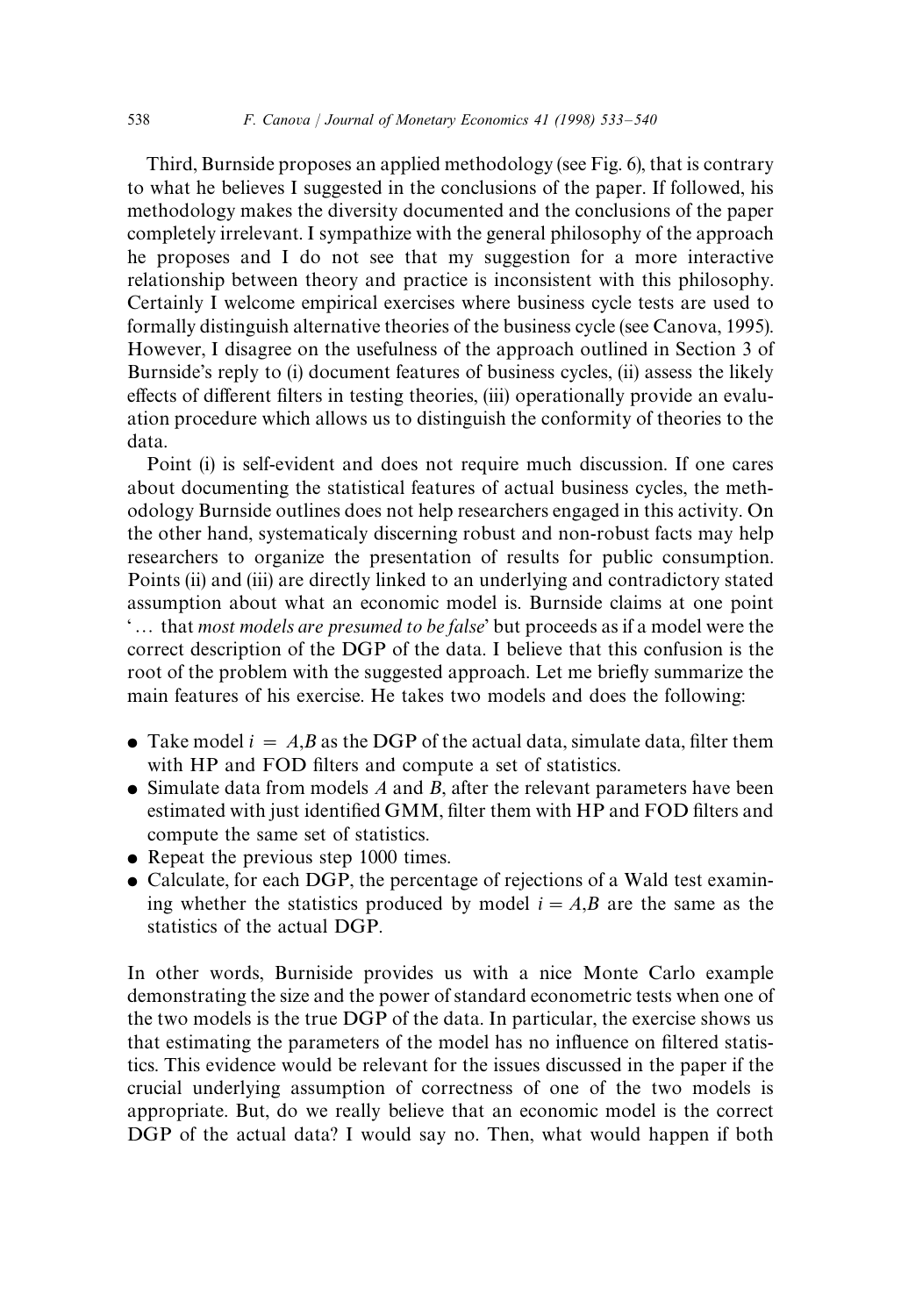models that Burnside uses are a misspecified description of the data? The exercise does not give us any hint of what is the power of the proposed test in this situation. Moreover, the exercise sheds no light on what would happen when data from different misspecified models is filtered with alternative filters because it is not hard to think of situations where some models may be more mispecified than others at certain frequencies, either because the transmission mechanism of shocks is too rudimental or because certain models are build with an eye at specific (stylized) facts previously spotted in the data. This may be an area of interesting research for the future, but the tools used by Burnside would not help us make progress in this direction. Wald tests are inappropriate if there is no available model which may have generated the data (roughly, there is an unknown non-centrality parameter which biases testing towards rejection). My guess is that Wald tests are even more inappropriate when filtered data from misspecified models are used in constructing the tests. Note that this problem is entirely independent of how parameters are estimated (the additional problems which may arise with GMM estimation are well known to Burnside and all of those who have contributed to increase our understanding of the mechanics of this estimation approach, see, e.g. special issue of the *Journal of Business and Economic Statistics* of July 1996 devoted to this question).

To conclude, the Monte Carlo exercise conducted by Burnside has very little bearing with the two main questions that applied business cycle researchers are concerned with, document features of actual business cycle and evaluate the fit of misspecified models to the filtered data. Having said so, I have to admit that I do not have a fully articulated and comprehensive alternative able to address both issues. The silence of the paper, especially on the second problem, is partly a reflection of this ignorance. I believe that the idea of analyzing the effect of filtering the data and of systematically recording the resulting differences, together with some of the testing ideas I have suggested in Canova (1994) and (1995), constitute the skeleton for an interactive empirical approach which is more sensible than the one suggested by Burnside.

## Acknowledgements

I would like to thank Morten Ravn, Russell Cooper and Adrian Pagan for endless conversations on the issues discussed in the paper.

## References

Beveridge, S., Nelson, C., 1981. A new approach to decomposition of economic time series into permanent and transitory components with particular attention to measurement of the business cycle. Journal of Monetary Economics 7, 151*—*174.